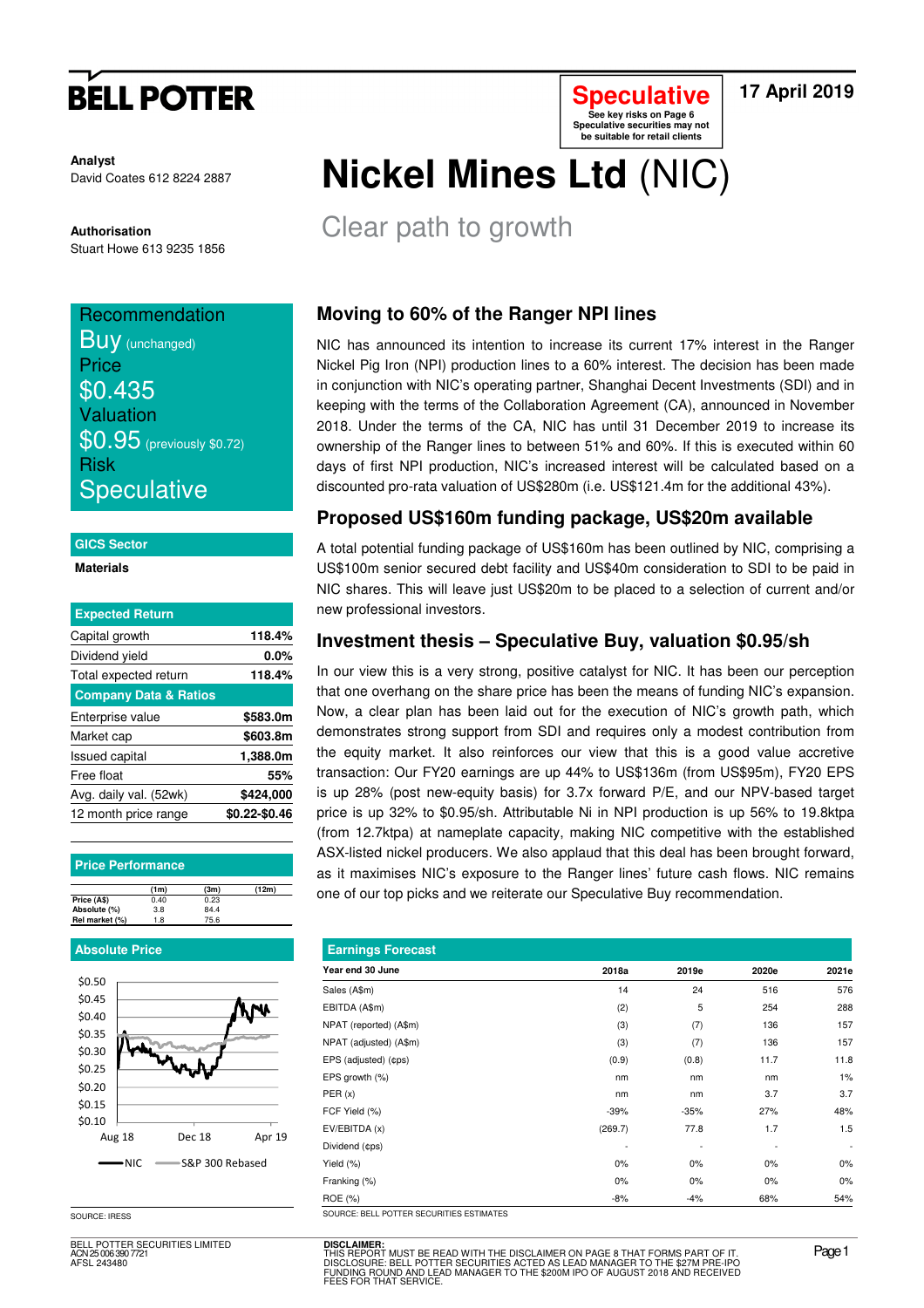# **Clear path to growth**

### **Moving to 60% of the Ranger NPI lines**

NIC has announced its intention to increase its current 17% interest in the Ranger Nickel Pig Iron (NPI) production lines to a 60% interest. The decision has been made in conjunction with NIC's operating partner, Shanghai Decent Investments (SDI) and in keeping with the terms of the Collaboration Agreement (CA), announced in November 2018.

Under the terms of the CA, NIC has until 31 December 2019 to increase its ownership of the Ranger lines to between 51% and 60%. If this is executed within 60 days of first NPI production, NIC's increased interest will be calculated based on a discounted pro-rata valuation of US\$280m (i.e. US\$121.4m for the additional 43%). Details of the key terms of the CA are summarised in Note 1, at the end of our report.

## **Proposed US\$160m funding package, US\$20m available**

A total potential funding package of US\$160m has been outlined by NIC, comprising a US\$100m senior secured debt facility and US\$40m consideration to SDI to be paid in NIC shares. This will leave just US\$20m to be placed to a selection of current and/or new professional investors.

Details of the planned package are summarised below:

### **US\$100m senior secured debt with Sprott Private Resource Lending II L.P.**

- 5 year term;
- Repayment 15 equal quarterly payments starting 30 November 2020;
- Interest rate LIBOR plus 7.00% and a 2.00% original issue discount; and
- The issue of 45m warrants, each for one fully paid ordinary share within 5 years at a strike price equal to a 25% premium to the 20 day VWAP of the lesser of NIC's current share price or at the closing of the facility.

#### **US\$60m equity placement**

- SDI has committed to accept US\$40m of NIC shares as partial consideration for NIC's increased interest in the Ranger RKEF lines.;
- US\$20m to be placed to a selection of current and/or new professional investors;
- Pricing to be determined. For the purposes of our modelling assumptions we have taken the current price of \$0.43/sh.
- •

### **New equity**

Under our assumptions of a \$0.43/sh placement price and AUD:USD exchange rate of 0.72, a total of 193.8m new shares would be issued, of which 129.2m would be issued to SDI, lifting their shareholding to 289.6m shares in NIC and 18.3% of issued capital.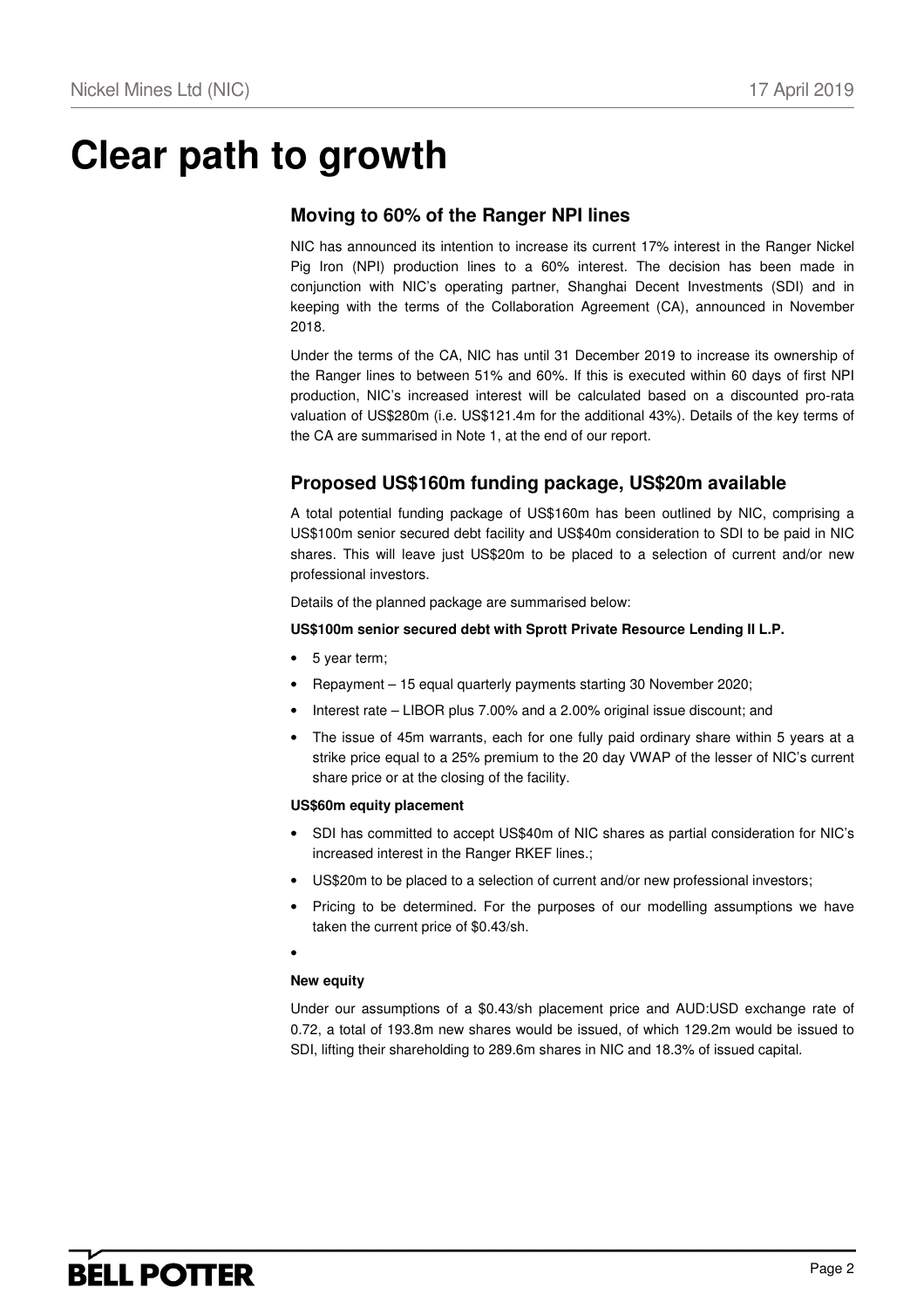### **Changes to our forecasts**

Following the update regarding the planned acquisition and funding, we make the following changes to our modelled assumptions:

- Assume that the US\$60m equity component is raised during the current June quarter 2019. For the purposes of our modelling we have assumed the current market price of A\$0.43/sh and a AUD:USD exchange rate of 0.72;
- Assume that the US\$100.0m debt facility is drawn down in the September quarter of 2019 and repaid in 15 equal, quarterly instalments of US\$6.67m from November 2020 through to May 2024. We have assumed that interest payments are paid quarterly, in arears following drawdown of the facility;
- Added the Sprott warrants (assuming a 25% premium to a 40cps VWAP); and
- Updated for our latest commodity price and exchange rate assumptions.

| Table 1 - Changes to our FY forecasts |                          |               |               |               |                          |               |        |               |               |  |
|---------------------------------------|--------------------------|---------------|---------------|---------------|--------------------------|---------------|--------|---------------|---------------|--|
|                                       | <b>Previous</b>          |               |               | <b>New</b>    |                          |               | Change |               |               |  |
| Year end 30 June                      | <b>Jun-19</b>            | <b>Jun-20</b> | <b>Jun-21</b> | <b>Jun-19</b> | <b>Jun-20</b>            | <b>Jun-21</b> | Jun-19 | <b>Jun-20</b> | <b>Jun-21</b> |  |
| Prices & currency                     |                          |               |               |               |                          |               |        |               |               |  |
| Nickel price (US\$/lb)                | 6.08                     | 7.15          | 7.45          | 5.83          | 7.15                     | 7.45          | $-4%$  | 0%            | 0%            |  |
| Nickel price (US\$/t)                 | 13,411                   | 15,763        | 16,424        | 12,859        | 15,763                   | 16,424        | $-4%$  | 0%            | 0%            |  |
| <b>US\$/A\$</b>                       | 0.73                     | 0.75          | 0.75          | 0.72          | 0.74                     | 0.75          | $-1%$  | $-2%$         | 0%            |  |
| <b>Production &amp; costs</b>         |                          |               |               |               |                          |               |        |               |               |  |
| Ore mined (Mt)                        | 610,516                  | 1,460,242     | 1,564,545     | 610,516       | 1,460,242                | 1,564,545     | $0\%$  | 0%            | 0%            |  |
| Nickel in ore                         | 7,277                    | 16,559        | 17,742        | 7,277         | 16,559                   | 17,742        | $0\%$  | 0%            | 0%            |  |
| Nickel in ore (attributable)          | 5,821                    | 11,591        | 11,177        | 5,821         | 11,591                   | 11,177        | $0\%$  | 0%            | 0%            |  |
| RKEF NPI production                   | 12,500                   | 280,000       | 300,000       | 12,500        | 280,000                  | 300,000       | $0\%$  | $0\%$         | 0%            |  |
| Contained nickel                      | 1,375                    | 30,800        | 33,000        | 1,375         | 30,800                   | 33,000        | $0\%$  | 0%            | 0%            |  |
| Contained nickel (attributable)       | 529                      | 11,858        | 12,705        | 529           | 18,480                   | 19,800        | $0\%$  | 56%           | 56%           |  |
| Cash costs (US\$/t Ni)                | $\overline{\phantom{a}}$ | 7,805         | 7,974         |               | 7,805                    | 7,974         | na     | $0\%$         | 0%            |  |
| AISC (US\$/t Ni)                      | ٠                        | 7,856         | 8,023         |               | 7,856                    | 8,023         | na     | $0\%$         | 0%            |  |
| Earnings                              |                          |               |               |               |                          |               |        |               |               |  |
| Revenue (attributable, US\$m)         | 21                       | 211           | 233           | 21            | 314                      | 347           | $-2%$  | 48%           | 49%           |  |
| EBITDA (attributable, US\$m)          | 5                        | 101           | 114           | 5             | 153                      | 173           | $-9%$  | 51%           | 52%           |  |
| NPAT (reported, attributable, US\$m)  | (3)                      | 95            | 110           | (7)           | 136                      | 157           | na     | 44%           | 43%           |  |
| EPS (reported) (Acps)                 | (0)                      | 9             | 11            | (1)           | 12                       | 12            | na     | 28%           | 12%           |  |
| PER(x)                                | (117.3)                  | 4.8           | 4.1           | (52.4)        | 3.7                      | 3.7           | 64.9   | (1.0)         | (0.4)         |  |
| EPS growth (%)                        | nm                       | nm            | 15%           | nm            | nm                       | 1%            | nm     | nm            | $-15%$        |  |
| DPS (Acps)                            | ÷.                       | $\sim$        |               |               | $\overline{\phantom{a}}$ |               | na     | na            | na            |  |
| Yield                                 | 0%                       | 0%            | 0%            | 0%            | $0\%$                    | 0%            | 0%     | 0%            | 0%            |  |
| NPV (A\$/sh)                          | 0.60                     | 0.72          | 0.97          | 0.81          | 0.95                     | 1.20          | 34%    | 31%           | 24%           |  |
| Price Target (A\$/sh)                 |                          | 0.72          |               |               | 0.95                     |               |        | 32%           |               |  |

The resulting changes to our forecasts and valuation are summarised in the table below:

SOURCE: COMPANY DATA AND BELL POTTER SECURITIES ESTIMATES

Incorporating our modelled assumptions for the proposed acquisition and its funding lifts our forecast FY20 and FY21 earnings 44% and 43% respectively to US\$136m and US\$157m respectively. Our NPV-based, 12-month forward valuation is up 32% to A\$0.95/sh.

We point out our NPV-based valuation of the asset has increased by A\$498m, net of the A\$168m investment and by 23cps on a post-deal basis, i.e. diluted for the additional equity.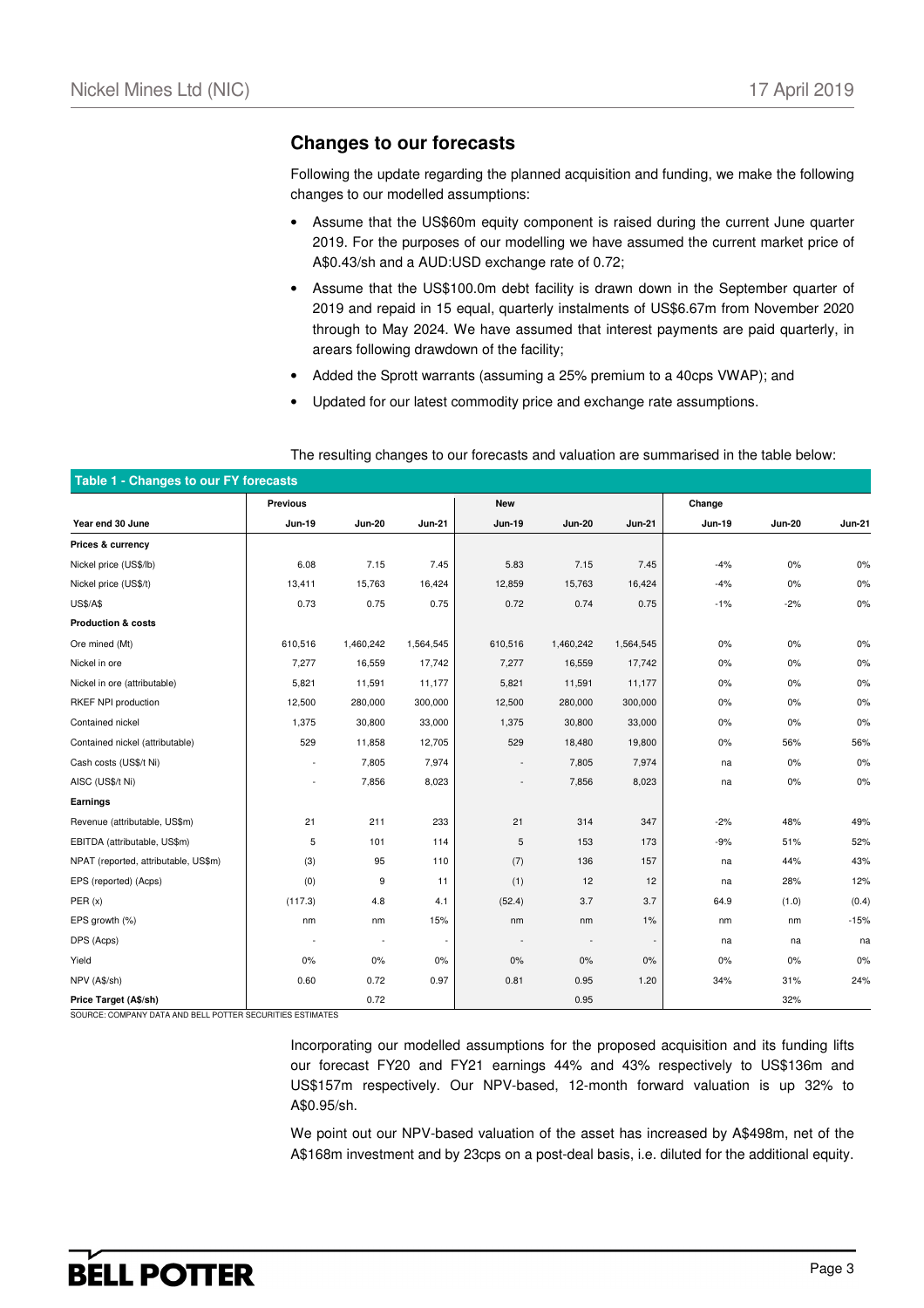## **Upcoming catalysts**

Upcoming catalysts for NIC include:

- Further updates on the progress of construction and commissioning of the Hengjaya and Ranger RKEF lines, possibly reporting first production from the Ranger lines by end April 2019;
- The March quarter production and cost report in April 2019;
- Updates on the funding to acquire the remaining optioned interests in the Hengjaya and Ranger RKEF lines.
- The targeted ramp-up to 80% of nameplate production for both the Hengjaya lines during May 2019;
- The targeted ramp-up to 80% of nameplate production for both the Ranger lines around the end of the September quarter 2019; and

## **Note 1: Ranger Collaboration Agreement key terms**

NIC holds options to increase its interest to up to 80% of the Ranger Lines as follows:

#### **The Second Acquisition Option:**

Provides for NIC to increase its interest to between 51% and 60% before 31 December 2019, potentially at a discounted rate of US\$280m on a pro-rata basis. The lower acquisition cost will be payable if it is completed within 60 days of the first batch of nickel pig iron (NPI) being produced from the Ranger Nickel RKEF lines. If it is completed more than 60 days after the first batch of NPI is produced, the additional percentage acquired will be calculated based on a pro-rata valuation of US\$300m.

### **The Third Acquisition Option (conditional on completion of the Second Acquisition Option):**

Provides for NIC to increase its interest to up to 80% in the Ranger Nickel RKEF lines within 18 months of the first batch of NPI being produced. This will be based on a pro-rata valuation of US\$300m.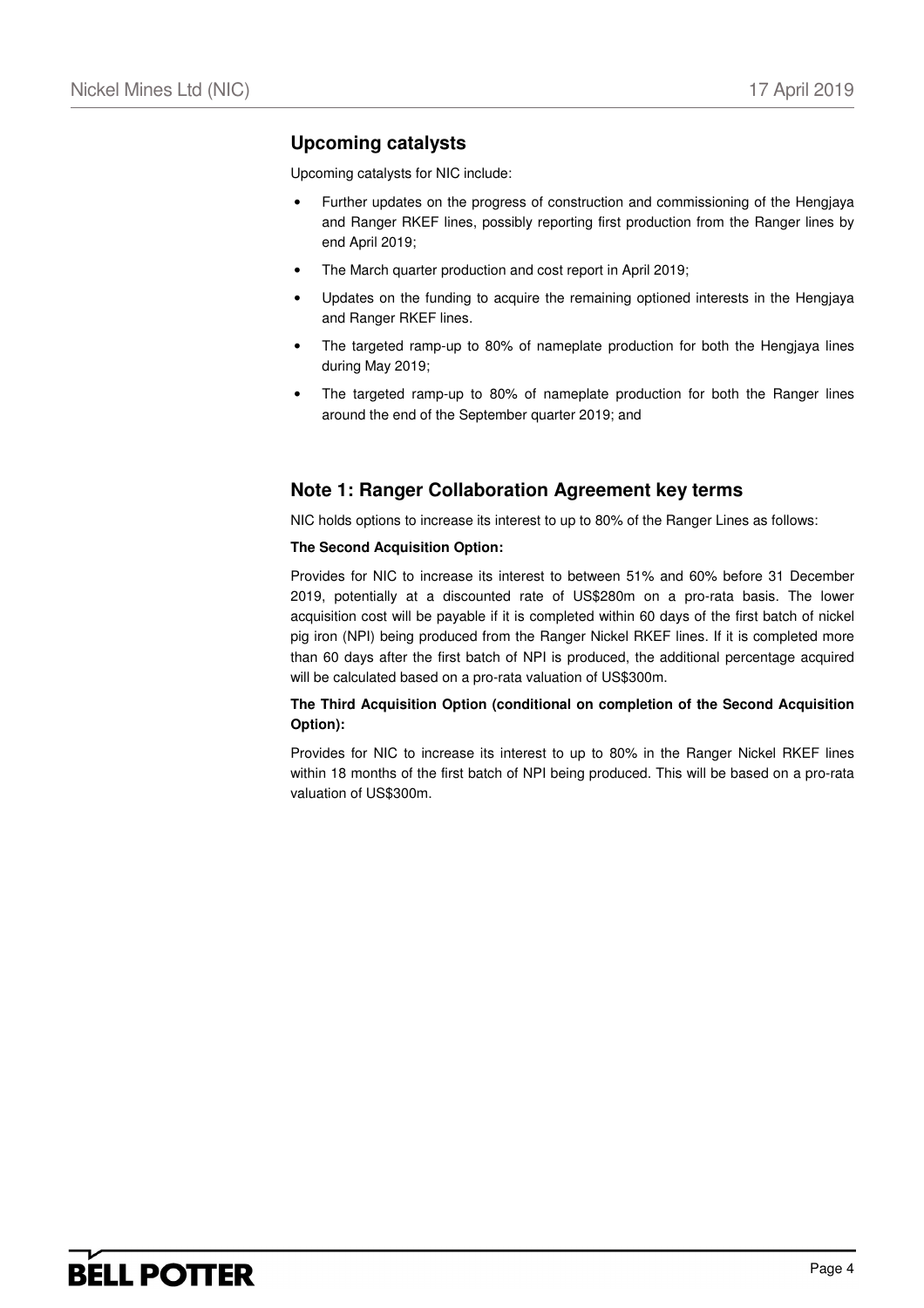# **Nickel Mines Limited (NIC)**

## **Company description: high grade, steady state producer**

Nickel Mines Limited ('Nickel Mines' or 'NIC') is a newly listed ASX company, formed in 2007. Its operations are focused in Central Sulawesi, Indonesia, where it holds a 60% interest two Rotary Kiln Electric Furnace (RKEF) lines with Shanghai Decent Investments (SDI) a subsidiary of Tsingshan Group, the world's largest stainless steel producer. The RKEF lines are located in an existing, fully integrated stainless steel production facility, the Indonesian Morowali Industrial Park (IMIP), in Central Sulawesi, Indonesia. Construction of the NIC's two RKEF lines is advanced and commissioning on track for the end of the June quarter 2019, after which production is planned to ramp up to a targeted run-rate of 16ktpa nickel in NPI (100% basis).

NIC also holds an 80% interest in Hengjaya Mine ('HM'), a high-grade, long-life nickel laterite deposit, also in Central Sulawesi in close proximity to the IMIP. The balance of the asset is owned by NIC's local Indonesian partner. The HM produces Direct Shipping Ore (DSO), the bulk of which is sold into the IMIP facility for the production of Nickel Pig Iron (NPI), a key input into stainless steel production.

## **Investment thesis – Speculative Buy, valuation \$0.95/sh**

In our view this is a very strong, positive catalyst for NIC. It has been our perception that one overhang on the share price has been the means of funding NIC's expansion. Now, a clear plan has been laid out for the execution of NIC's growth path, which demonstrates strong support from SDI and requires only a modest contribution from the equity market. It also reinforces our view that this is a good value accretive transaction: Our FY20 earnings are up 44% to US\$136m (from US\$95m), FY20 EPS is up 28% (post new-equity basis), and our NPV-based target price is up 32% to \$0.95/sh. Attributable Ni in NPI production is also up 56% to 19.8ktpa at nameplate capacity (from 12.7ktpa) making NIC competitive with the established ASX-listed nickel producers. We also applaud that this deal has been brought forward, as it maximises NIC's exposure to the Ranger lines' future cash flows. NIC remains one of our top picks and we reiterate our Speculative Buy recommendation.

## **Valuation: \$0.95/sh**

Our 12-month forward NIC valuation incorporates DCF models of its attributable interests in the Hengjaya laterite nickel ore mine (HM), a 60% interest in the two Hengjaya Nickel RKEF lines and a 60% interest in the two Ranger Nickel RKEF lines. lines We have constructed a discounted cash flow (DCF) model for NIC's attributable interest in these RKEF lines that are under construction at Tsingshan's IMIP facility and a DCF calculation for NIC's current 80% interest (declining to 49% from FY2023) in the Hengjaya laterite nickel ore mine. We also include a notional value for exploration and development projects, an estimate of corporate overhead costs and NIC's last reported net debt position. Our valuation is calculated on a fully diluted basis. Following the latest update, our valuation stands at \$0.95/sh.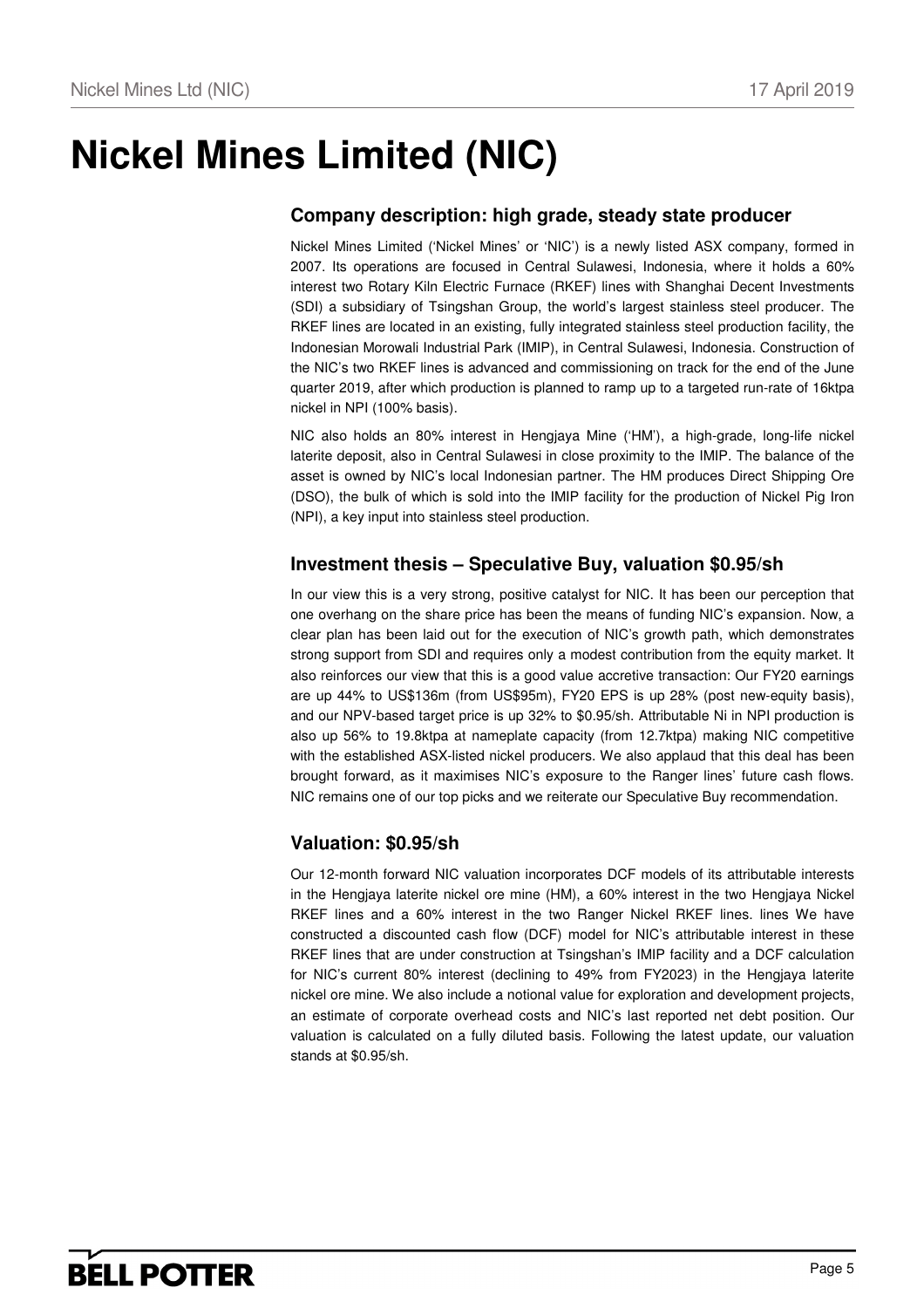### **Risks**

Key risks to our investment case include (but are not limited to):

- **Funding and capital management risks:** Funding and capital management risks can include access to debt and equity finance, maintaining covenants on debt finance, managing dividend payments and managing debt repayments. Exploration and development companies with no sales revenues are reliant on access to equity markets and debt financing to fund the advancement and development of their projects.
- **Operating and development risks:** Mining companies' assets are subject to risks associated with their operation and development. Risks for each company can be heightened depending on method of operation (e.g. underground versus open pit mining) or whether it is a single mine company. Development of mining assets may be subject to receiving permits, approvals timelines or weather events, causing delays to commissioning and commercial production.
- **Operating and capital cost fluctuations:** The cost and availability of exploration, development and mining inputs can fluctuate widely and cause significant differences between planned and actual operating and capital costs. Key operating costs are linked to energy and labour costs as well as access to, and availability of, technical skills, operating equipment and consumables.
- **Commodity price and exchange rate fluctuations:** The future earnings and valuations of exploration, development and producing Resources companies are subject to fluctuations in underlying commodity prices and foreign currency exchange rates.
- **Resource growth and mine life extensions:** The viability of future operations and the earnings forecasts and valuations reliant upon them may depend upon resource and reserve growth to extend mine lives, which is in turn dependent upon exploration success, of which there are no guarantees.
- **Regulatory changes risks:** Changes to the regulation of infrastructure and taxation (among other things) can impact the earnings and valuation of mining companies. NIC's assets are located in Sulawesi, Indonesia, which has in the past implemented regulatory changes related to mining project ownership, fiscal terms and mineral export requirements.
- **Sovereign risks:** Mining companies' assets are subject to the sovereign risks of the jurisdiction within which they are operating. NIC's assets are in Indonesia, a G20 country with one of the largest economies in SE Asia. Its sovereign debt is rated investment grade by the major ratings agencies.
- **Corporate/M&A risks:** Risks associated with M&A activity including differences between the entity's and the market's perception of value associated with completed transactions. NIC is the junior partner co-investing in production assets with a large, privately owned Chinese company. The strength and cohesiveness of this relationship over the long term has the potential to both add and reduce value to the partnership. One of the key mitigating factors in this respect has been the investment of a combined US\$50m by SDI and Wanlu Investments (US\$26m and US\$24m respectively) into NIC equity.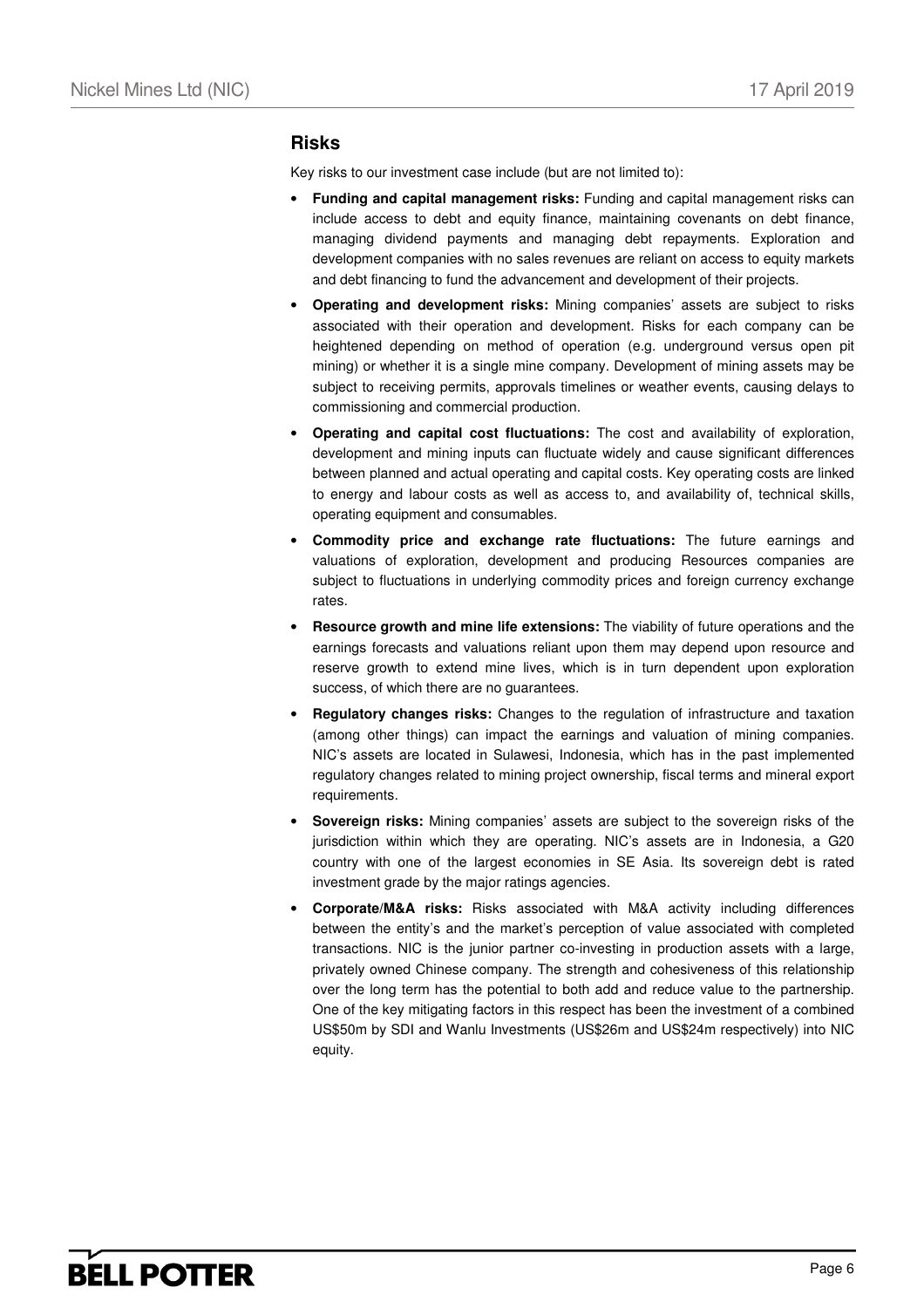## **Nickel Mines Ltd** as at 17 April 2019

# Recommendation Buy, Speculative Price \$0.435<br>Valuation \$0.95

Nickel Mines Ltd (Nickel Mines Ltd (Nickel Mines Ltd (Nickel Mines Ltd (Nickel Mines Ltd (Nickel Mines Ltd (Ni<br>Nickel Mines Ltd (Nickel Mines Ltd (Nickel Mines Ltd (Nickel Mines Ltd (Nickel Mines Ltd (Nickel Mines Ltd (Ni

#### **Table 2 - Financial summary**

| <b>PROFIT AND LOSS</b>                                      |                       |              |                  |         |         |         | <b>FINANCIAL RATIOS</b>                                       |                           |               |               |              |                 |                  |
|-------------------------------------------------------------|-----------------------|--------------|------------------|---------|---------|---------|---------------------------------------------------------------|---------------------------|---------------|---------------|--------------|-----------------|------------------|
| Year ending 30 June                                         | Unit                  | 2017a        | 2018a            | 2019e   | 2020e   | 2021e   | Year ending 30 June                                           | Unit                      | 2017a         | 2018a         | 2019e        | 2020e           | 2021e            |
| Revenue                                                     | US\$m                 | 8.6          | 13.6             | 24.0    | 516.3   | 575.6   | <b>VALUATION</b>                                              |                           |               |               |              |                 |                  |
| Expense                                                     | US\$m                 | (11.9)       | (15.1)           | (18.6)  | (262.7) | (287.8) | Attributable NPAT                                             | US\$m                     | (3.8)         | (3.3)         | (6.5)        | 136.4           | 157.1            |
| <b>EBITDA</b>                                               | US\$m                 | (3.3)        | (1.6)            | 5.4     | 253.7   | 287.8   | Attributable NPAT                                             | A\$m                      | (5.1)         | (4.4)         | (9.1)        | 184.3           | 209.5            |
| Depreciation                                                | US\$m                 | (0.1)        | (0.1)            | (1.2)   | (14.9)  | (16.0)  | <b>Reported EPS</b>                                           | Ac/sh                     | (1.6)         | (0.9)         | (0.8)        | 11.7            | 11.8             |
| EBIT                                                        | US\$m                 | (3.4)        | (1.6)            | 4.2     | 238.8   | 271.9   | <b>Adjusted EPS</b>                                           | Ac/sh                     | (1.6)         | (0.9)         | (0.8)        | 11.7            | 11.8             |
| Net interest expense                                        | US\$m                 | (0.5)        | (0.7)            | 0.0     | (5.2)   | (3.5)   | EPS growth                                                    | $\%$                      | nm            | nm            | nm           | nm              | 1%               |
| Unrealised gains (Impairments)                              | US\$m                 |              |                  |         |         |         | PER                                                           | $\boldsymbol{\mathsf{x}}$ | nm            | nm            | nm           | 3.7x            | 3.7x             |
| Other                                                       | US\$m                 |              |                  | (10.3)  |         |         | <b>DPS</b>                                                    | Ac/sh                     |               |               |              |                 |                  |
| PBT                                                         | US\$m                 | (3.9)        | (2.3)            | (6.1)   | 233.6   | 268.3   |                                                               | $\%$                      | 0%            | 0%            | 0%           | 0%              | 0%               |
| Tax expense                                                 | US\$m                 | 0.2          | (0.7)            |         | (3.2)   | (3.5)   | Franking<br>Yield                                             | $\frac{9}{6}$             | 0%            | 0%            | 0%           | 0%              | 0%               |
|                                                             | US\$m                 |              | (2.9)            | (6.1)   | 230.4   | 264.8   | FCF/share                                                     | Ac/sh                     | (0.0)         | (16.9)        | (15.4)       | 11.6            | 20.9             |
| Comprehensive loss for the year<br>Non-Controlling Interest | US\$m                 | (3.7)<br>0.1 | 0.4              | (0.4)   | (94.0)  | (107.7) | FCF yield                                                     | $\%$                      | 0%            | $-39%$        | $-35%$       | 27%             | 48%              |
| Attributable NPAT (reported)                                | US\$m                 | (3.8)        | (3.3)            | (6.5)   | 136.4   | 157.1   | P/FCFPS                                                       |                           | $-3900.5x$    | $-2.6x$       | $-2.8x$      | 3.7x            | 2.1x             |
| NPAT (underlying)                                           | US\$m                 | (3.8)        |                  |         | 136.4   |         | EV/EBITDA                                                     | X                         | $-126.2x$     | $-269.7x$     | 77.8x        | 1.7x            | 1.5x             |
|                                                             |                       |              | (3.3)            | (6.5)   |         | 157.1   |                                                               | $\pmb{\times}$<br>$\%$    |               |               | 22%          | 49%             | 50%              |
| <b>CASH FLOW</b>                                            |                       |              |                  |         |         |         | EBITDA margin                                                 |                           | nm            | nm            | 17%          | 46%             |                  |
|                                                             | Unit                  | 2017a        | 2018a            | 2019e   | 2020e   | 2021e   | EBIT margin                                                   | $\%$                      | nm            | nm            |              |                 | 47%              |
| Year ending 30 June<br><b>OPERATING CASHFLOW</b>            |                       |              |                  |         |         |         | Return on assets                                              | $\%$                      | $-27%$        | $-5%$         | $-3%$        | 53%             | 40%              |
|                                                             |                       |              |                  |         |         |         | Return on equity                                              | $\%$                      | 2029%         | $-8%$         | $-4%$        | 68%             | 54%              |
| Receipts                                                    | US\$m                 | 9.1          | 13.5             | 22.0    | 467.1   | 569.7   | <b>LIQUIDITY &amp; LEVERAGE</b>                               |                           |               |               |              |                 |                  |
| Payments                                                    | US\$m                 | (8.8)        | (21.5)           | (16.8)  | (201.6) | (281.5) | Net debt (cash)                                               | \$m                       |               |               | (76)         | (120)           | (295)            |
| Tax                                                         | US\$m                 |              |                  |         |         | (3.2)   | ND / E                                                        | $\frac{9}{6}$             | 0%            | 0%            | $-28%$       | $-29%$          | $-52%$           |
| Net interest<br>Other                                       | US\$m<br>US\$m        | 0.0<br>(0.2) | 0.1<br>(0.3)     | 0.0     | (5.2)   | (3.5)   | $ND / (ND + E)$<br>EBITDA / Interest                          | $\%$                      | 0%<br>$-6.1x$ | 0%<br>$-2.4x$ | $-38%$<br>nm | $-42%$<br>48.5x | $-108%$<br>81.8x |
| Operating cash flow                                         | US\$m                 | 0.1          | (8.2)            | 5.2     | 260.2   | 281.5   |                                                               |                           |               |               |              |                 |                  |
| <b>INVESTING CASHFLOW</b>                                   |                       |              |                  |         |         |         | <b>ATTRIBUTABLE DATA - NICKEL MINES LTD</b>                   |                           |               |               |              |                 |                  |
| Property, plant and equipment                               | US\$m                 | (0.1)        | (0.7)            | (118.3) | (121.8) | (2.5)   | Year ending 30 June                                           | Unit                      | 2017a         | 2018a         | 2019e        | 2020e           | 2021e            |
| Mine development                                            | US\$m                 |              |                  | (7.6)   | (2.5)   | (0.4)   | Revenues                                                      | US\$m                     | 6.9           | 10.8          | 20.7         | 313.8           | 346.7            |
| Exploration & evaluation<br>Other                           | US\$m<br>US\$m        |              |                  | (0.3)   | (0.4)   | (0.4)   | <b>EBITDA</b><br><b>NPAT</b>                                  | US\$m<br>US\$m            | (2.7)         | (1.2)         | 4.7<br>(6.5) | 153.0<br>136.4  | 172.5<br>157.1   |
| Investing cash flow                                         | US\$m                 | (0.1)        | (50.0)<br>(50.7) | (126.2) | (124.7) | (3.3)   | Net distributable cash flow                                   | US\$m                     | (3.8)<br>0.1  | (3.3)<br>0.0  | 67.5         | 129.9           | 139.0            |
| Free Cash Flow                                              | US\$m                 | (0.0)        | (58.9)           | (121.0) | 135.5   | 278.2   | EV/EBITDA                                                     | $\boldsymbol{\mathsf{x}}$ | nm            | nm            | 89.8         | 2.7             | 2.4              |
|                                                             |                       |              |                  |         |         |         | PER                                                           | $\mathbf{x}$              | nm            | nm            | nm           | 3.3             | 2.9              |
| <b>FINANCING CASHFLOW</b>                                   |                       |              |                  |         |         |         | P/FCF                                                         | Y                         | nm            | nm            | nm           | 3.4             | 3.3              |
| Share issues/(buy-backs)                                    | US\$m                 | 0.1          | 73.9             | 206.3   |         |         |                                                               |                           |               |               |              |                 |                  |
| Debt proceeds<br>Debt repayments                            | US\$m<br><b>US\$m</b> |              | (13.2)           | ÷,      | 100.0   | (20.0)  | ORE RESERVE AND MINERAL RESOURCE<br>Hengjaya Nickel Mine (HM) |                           |               |               | Mdmt         | % Ni            | kt Ni            |
| Distributions to non-controlling interests                  | US\$m                 |              |                  | ÷,      | (91.1)  | (103.8) | <b>Mineral Resources</b>                                      |                           |               |               |              |                 |                  |
| <b>Dividends</b>                                            | US\$m                 |              |                  |         |         |         | Measured                                                      |                           |               |               | 0.700        | 1.80%           | 12,600           |
| Other                                                       | US\$m                 |              | (1.8)            | (10.3)  |         |         | Indicated                                                     |                           |               |               | 15.000       | 1.90%           | 285,000          |
| Financing cash flow                                         | US\$m                 | 0.1          | 59.0             | 196.0   | 8.9     | (123.8) | Inferred                                                      |                           |               |               | 22.000       | 1.80%           | 396,000          |
| Change in cash                                              | US\$m                 | 0.1          | $0.0$            | 75.0    | 144.4   | 154.4   | Total                                                         |                           |               |               | 38.000       | 1.80%           | 678,000          |
|                                                             |                       |              |                  |         |         |         |                                                               |                           |               |               |              |                 |                  |
| <b>BALANCE SHEET</b>                                        |                       |              |                  |         |         |         | <b>ASSUMPTIONS - Prices</b>                                   |                           |               |               |              |                 |                  |
| Year ending 30 June                                         | Unit                  | 2017a        | 2018a            | 2019e   | 2020e   | 2021e   | Year ending 30 June avg                                       | Unit                      | 2017a         | 2018a         | 2019e        | 2020e           | 2021e            |
| <b>ASSETS</b>                                               |                       |              |                  |         |         |         |                                                               |                           |               |               |              |                 |                  |
| Cash & short term investments                               | US\$m                 | 0.3          | 0.8              | 75.8    | 220.2   | 374.6   | Nickel                                                        | US\$/lb                   | \$4.60        | \$5.65        | \$5.83       | \$7.15          | \$7.45           |
| Accounts receivable                                         | <b>US\$m</b>          | 0.3          | 0.4              | 2.4     | 51.6    | 57.6    | Nickel                                                        | US\$/t                    | \$10,141      | \$12,456      | \$12,859     | \$15,763        | \$16,424         |
| Property, plant & equipment                                 | US\$m                 | 26.3         | 76.6             | 193.9   | 303.1   | 292.0   | Currency                                                      |                           |               |               |              |                 |                  |
| Mine development expenditure                                | US\$m                 |              |                  | 7.4     | 7.8     | 6.0     | AUD:USD                                                       |                           | 0.75          | 0.78          | 0.72         | 0.74            | 0.75             |
| Exploration & evaluation                                    | US\$m                 |              |                  | 0.2     | 0.5     | 0.7     |                                                               |                           |               |               |              |                 |                  |
| Other                                                       | US\$m                 | 1.1          | 1.6              | 1.6     | 1.6     | 1.6     | <b>ASSUMPTIONS - Production &amp; costs</b>                   |                           |               |               |              |                 |                  |
| <b>Total assets</b>                                         | US\$m                 | 27.9         | 79.4             | 281.4   | 584.8   | 732.5   | Year ending 30 June                                           | Unit                      | 2017a         | 2018a         | 2019e        | 2020e           | 2021e            |
| <b>LIABILITIES</b>                                          |                       |              |                  |         |         |         | <b>Hengjaya Mine</b>                                          |                           |               |               |              |                 |                  |
| Accounts payable                                            | US\$m                 | 12.3         | 2.9              | 4.7     | 65.7    | 72.0    | Ore mined                                                     | wmt                       | 303,597       | 391,362       | 610,516      | 1,460,242       | 1,564,545        |
| Income tax payable                                          | US\$m                 | 0.4          | 0.7              |         | 3.2     | 3.5     | Ore grade                                                     | % Ni                      | 2.1%          | 2.1%          | 1.9%         | 1.8%            | 1.8%             |
| Borrowings                                                  | US\$m                 | 13.5         |                  | J.      | 100.0   | 80.0    | Nickel in ore                                                 | t Ni                      | 6,254         | 8,062         | 7,277        | 16,559          | 17,742           |
| Other                                                       | US\$m                 | 0.6          | 0.8              | 1.4     | 1.4     | 1.4     | Nickel in ore (attributable)                                  | t Ni                      | 5,003         | 6,450         | 5,821        | 11,591          | 11,177           |
| <b>Total liabilities</b>                                    | US\$m                 | 26.8         | 4.3              | 6.1     | 170.2   | 156.9   | RKEF (IMIP)                                                   |                           |               |               |              |                 |                  |
| <b>SHAREHOLDER'S EQUITY</b>                                 |                       |              |                  |         |         |         | NPI production                                                | $^{\dagger}$              |               |               | 12,500       | 280,000         | 300,000          |
| Share capital                                               | US\$m                 | 26.2         | 103.1            | 309.4   | 309.4   | 309.4   | Contained nickel                                              | t Ni                      |               |               | 1,375        | 30,800          | 33,000           |
| Reserves                                                    | US\$m                 | (0.6)        | (0.6)            | (0.6)   | (0.6)   | (0.6)   | Contained nickel (attributable)                               | t Ni                      |               |               | 529          | 18,480          | 19,800           |
| Retained earnings                                           | US\$m                 | (26.0)       | (29.3)           | (35.8)  | 100.6   | 257.7   | Costs                                                         |                           |               |               |              |                 |                  |
| <b>Total equity</b>                                         | US\$m                 | (0.4)        | 73.2             | 273.0   | 409.4   | 566.5   | Cash costs                                                    | US\$/t Ni                 |               |               |              | \$7,805         | \$7,974          |
| Weighted average shares                                     | m                     | 316.6        | 461.8            | 1,094.2 | 1,577.8 | 1,775.6 | All-in-Sustaining-Costs (AISC)                                | US\$/t Ni                 |               |               |              | \$7,856         | \$8,023          |

#### **CAPITAL STRUCTURE VALUATION**

|                                     |        |                                          |         | Ulullialy Silarcs (III)    |           |        | ט. ו טט, ו |
|-------------------------------------|--------|------------------------------------------|---------|----------------------------|-----------|--------|------------|
| Shares on issue                     | m      |                                          | 1,107.7 | Options in the money (m)   |           |        |            |
| Total shares on issue               | m      | (add 474.1m escrow and placement shares) | 1.581.8 | Total shares diluted (m)   |           |        | 1.581.8    |
| <b>Share price</b>                  | A\$/sh |                                          | 0.435   |                            | Valuation |        |            |
| Market capitalisation               | A\$m   |                                          | 603.8   | Sum-of-the-parts           | A\$m      | A\$/sh |            |
| Net cash                            | A\$m   |                                          | 20.8    | RKEF (NPV12)               | 1.411.2   | 0.89   |            |
| Enterprise value (undiluted)        | A\$m   |                                          | 583.0   | Hengiaya Mine (NPV12)      | 61.7      | 0.04   |            |
| Options outstanding (m)             | m      | (wtd avg ex. price \$0.50 per share)     | 45.0    | Other exploration          | 25.0      | 0.02   |            |
| Options (in the money)              | m      |                                          | 0.0     | Corporate overheads        | (18.6)    | (0.01) |            |
| Issued shares (diluted for options) |        |                                          | 1.581.8 | Subtotal                   | 1.479.2   | 0.94   |            |
| Market capitalisation (diluted)     | A\$m   |                                          | 688.1   | Net cash (debt)            | 20.8      | 0.01   |            |
| Net cash + options                  | A\$m   |                                          | 20.8    | Total (undiluted)          | 1.500.0   | 0.95   |            |
| Enterprise value (diluted)          | A\$m   |                                          | 667.3   | Dilutive effect of options |           |        |            |

### $MAJOR$  SHAREHOLDE

| Shareholder                            | $\%$  | m     |
|----------------------------------------|-------|-------|
| Directors and Management               | 12.0% | 189.8 |
| Shanghai Decent (SDI)                  | 10.2% | 161.7 |
| Shanghai Wanlu                         | 9.4%  | 149.3 |
| <b>BlackRock Investment Management</b> | 8.7%  | 137.9 |
| Regal FM                               | 4.5%  | 71.0  |

| <b>FINANCIAL RATIOS</b>                     |               |            |           |          |                             |          |
|---------------------------------------------|---------------|------------|-----------|----------|-----------------------------|----------|
| Year ending 30 June                         | Unit          | 2017a      | 2018a     | 2019e    | 2020e                       | 2021e    |
| <b>VALUATION</b>                            |               |            |           |          |                             |          |
| Attributable NPAT                           | US\$m         | (3.8)      | (3.3)     | (6.5)    | 136.4                       | 157.1    |
| Attributable NPAT                           | A\$m          | (5.1)      | (4.4)     | (9.1)    | 184.3                       | 209.5    |
| <b>Reported EPS</b>                         | Ac/sh         | (1.6)      | (0.9)     | (0.8)    | 11.7                        | 11.8     |
| Adjusted EPS                                | Ac/sh         | (1.6)      | (0.9)     | (0.8)    | 11.7                        | 11.8     |
| EPS growth                                  | %             | nm         | nm        | nm       | nm                          | 1%       |
| PER                                         | X             | nm         | nm        | nm       | 3.7x                        | 3.7x     |
| DPS                                         | Ac/sh         |            |           |          |                             |          |
| Franking                                    | $\%$          | 0%         | 0%        | 0%       | 0%                          | 0%       |
| Yield                                       | %             | 0%         | 0%        | 0%       | 0%                          | 0%       |
| FCF/share                                   | Ac/sh         | (0.0)      | (16.9)    | (15.4)   | 11.6                        | 20.9     |
| FCF yield                                   | %             | 0%         | $-39%$    | $-35%$   | 27%                         | 48%      |
| P/FCFPS                                     | X             | $-3900.5x$ | $-2.6x$   | $-2.8x$  | 3.7x                        | 2.1x     |
| EV/EBITDA                                   |               | $-126.2x$  | $-269.7x$ | 77.8x    | 1.7x                        | 1.5x     |
|                                             | X             |            |           |          |                             |          |
| EBITDA margin                               | %             | nm         | nm        | 22%      | 49%                         | 50%      |
| EBIT margin                                 | %             | nm         | nm        | 17%      | 46%                         | 47%      |
| Return on assets                            | $\%$          | $-27%$     | $-5%$     | $-3%$    | 53%                         | 40%      |
| Return on equity                            | %             | 2029%      | $-8%$     | $-4%$    | 68%                         | 54%      |
| <b>LIQUIDITY &amp; LEVERAGE</b>             |               |            |           |          |                             |          |
| Net debt (cash)                             | \$m           |            |           | (76)     | (120)                       | (295)    |
| ND / E                                      | %             | 0%         | 0%        | $-28%$   | $-29%$                      | $-52%$   |
| ND / (ND + E)                               | $\frac{9}{6}$ | 0%         | 0%        | $-38%$   | $-42%$                      | $-108%$  |
| EBITDA / Interest                           | X             | $-6.1x$    | $-2.4x$   | nm       | 48.5x                       | 81.8x    |
|                                             |               |            |           |          |                             |          |
| <b>ATTRIBUTABLE DATA - NICKEL MINES LTD</b> |               | 2017a      | 2018a     | 2019e    | 2020e                       | 2021e    |
| Year ending 30 June<br>Revenues             | Unit<br>US\$m | 6.9        | 10.8      | 20.7     | 313.8                       | 346.7    |
| EBITDA                                      | US\$m         | (2.7)      | (1.2)     | 4.7      | 153.0                       | 172.5    |
| <b>NPAT</b>                                 | US\$m         | (3.8)      | (3.3)     | (6.5)    | 136.4                       | 157.1    |
| Net distributable cash flow                 | US\$m         | 0.1        | 0.0       | 67.5     | 129.9                       | 139.0    |
| EV/EBITDA                                   | X             | nm         | nm        | 89.8     | 2.7                         | 2.4      |
| PER                                         | X             | nm         | nm        | nm       | 3.3                         | 2.9      |
| P/FCF                                       | x             | nm         | nm        | nm       | 3.4                         | 3.3      |
| ORE RESERVE AND MINERAL RESOURCE            |               |            |           |          |                             |          |
| Hengjaya Nickel Mine (HM)                   |               |            |           | Mdmt     | % Ni                        | kt Ni    |
| <b>Mineral Resources</b>                    |               |            |           |          |                             |          |
| Measured                                    |               |            |           | 0.700    | 1.80%                       | 12,600   |
| Indicated                                   |               |            |           | 15.000   | 1.90%                       | 285,000  |
| Inferred                                    |               |            |           | 22.000   | 1.80%                       | 396,000  |
| Total                                       |               |            |           | 38.000   | 1.80%                       | 678,000  |
|                                             |               |            |           |          |                             |          |
| <b>ASSUMPTIONS - Prices</b>                 |               |            |           |          |                             |          |
| Year ending 30 June avg                     | Unit          | 2017a      | 2018a     | 2019e    | 2020e                       | 2021e    |
|                                             |               |            |           |          |                             |          |
| Nickel                                      | US\$/lb       | \$4.60     | \$5.65    | \$5.83   | \$7.15                      | \$7.45   |
| Nickel                                      | US\$/t        | \$10,141   | \$12,456  | \$12,859 | \$15,763                    | \$16,424 |
| Currency                                    |               |            |           |          |                             |          |
|                                             |               |            |           |          |                             |          |
| AUD:USD                                     |               | 0.75       | 0.78      | 0.72     | 0.74                        | 0.75     |
|                                             |               |            |           |          |                             |          |
| <b>ASSUMPTIONS - Production &amp; costs</b> |               |            |           |          |                             |          |
| Year ending 30 June                         | Unit          | 2017a      | 2018a     | 2019e    | 2020e                       | 2021e    |
| Hengjaya Mine                               |               |            |           |          |                             |          |
| Ore mined                                   | wmt           | 303,597    | 391,362   |          | 610,516 1,460,242 1,564,545 |          |
| Ore grade                                   | % Ni          | 2.1%       | 2.1%      | 1.9%     | 1.8%                        | 1.8%     |
| Nickel in ore                               | t Ni          | 6,254      | 8,062     | 7,277    | 16,559                      | 17,742   |
| Nickel in ore (attributable)                | t Ni          | 5,003      | 6,450     | 5,821    | 11,591                      | 11,177   |
| RKEF (IMIP)                                 |               |            |           |          |                             |          |
| NPI production                              | t             |            |           | 12,500   | 280,000                     | 300,000  |
| Contained nickel                            | t Ni          |            |           | 1,375    | 30,800                      | 33,000   |
| Contained nickel (attributable)             | t Ni          |            |           | 529      | 18,480                      | 19,800   |
| Costs                                       |               |            |           |          |                             |          |
|                                             |               |            |           |          |                             |          |
| Cash costs                                  | US\$/t Ni     |            |           |          | \$7,805                     | \$7,974  |

| <b>TV Cignitude avenuele Sinarcs</b> | .           | <b>UIV.U</b><br><b>TUI.U</b><br>1,007.2  | <br>1, 1, 1, 0, 0 | The interest of the costs (Thoo) |              |        | $\mathsf{v}$ . | ww.uau                   |
|--------------------------------------|-------------|------------------------------------------|-------------------|----------------------------------|--------------|--------|----------------|--------------------------|
|                                      |             |                                          |                   |                                  |              |        |                |                          |
| <b>CAPITAL STRUCTURE</b>             |             |                                          |                   | <b>VALUATION</b>                 |              |        |                |                          |
|                                      |             |                                          |                   | Ordinary shares (m)              |              |        |                | 1,581.8                  |
| Shares on issue                      | m           |                                          | 1,107.7           | Options in the money (m)         |              |        |                | $\overline{\phantom{a}}$ |
| Total shares on issue                | m           | (add 474.1m escrow and placement shares) | 1,581.8           | Total shares diluted (m)         |              |        |                | 1,581.8                  |
| Share price                          | A\$/sh      |                                          | 0.435             |                                  | Valuation    |        |                |                          |
| Market capitalisation                | A\$m        |                                          | 603.8             | Sum-of-the-parts                 | <b>A</b> \$m | A\$/sh |                |                          |
| Net cash                             | A\$m        |                                          | 20.8              | RKEF (NPV12)                     | 1.411.2      | 0.89   |                |                          |
| Enterprise value (undiluted)         | <b>A\$m</b> |                                          | 583.0             | Hengjaya Mine (NPV12)            | 61.7         | 0.04   |                |                          |
| Options outstanding (m)              | m           | (wtd avg ex. price \$0.50 per share)     | 45.0              | Other exploration                | 25.0         | 0.02   |                |                          |
| Options (in the money)               | m           |                                          | 0.0               | Corporate overheads              | (18.6)       | (0.01) |                |                          |
| Issued shares (diluted for options)  |             |                                          | 1,581.8           | Subtotal                         | 1,479.2      | 0.94   |                |                          |
| Market capitalisation (diluted)      | A\$m        |                                          | 688.1             | Net cash (debt)                  | 20.8         | 0.01   |                |                          |
| Net cash + options                   | A\$m        |                                          | 20.8              | <b>Total (undiluted)</b>         | 1.500.0      | 0.95   |                |                          |
| Enterprise value (diluted)           | A\$m        |                                          | 667.3             | Dilutive effect of options       |              |        |                |                          |
|                                      |             |                                          |                   | Add cash from options            |              |        |                |                          |
| <b>MAJOR SHAREHOLDERS</b>            |             |                                          |                   | <b>Total (diluted)</b>           | 1.500.0      | 0.95   |                |                          |
| المحاولات والمسمحات                  |             |                                          | $\sim$            |                                  |              |        |                |                          |

SOURCE: BELL POTTER SECURITIES ESTIMATES